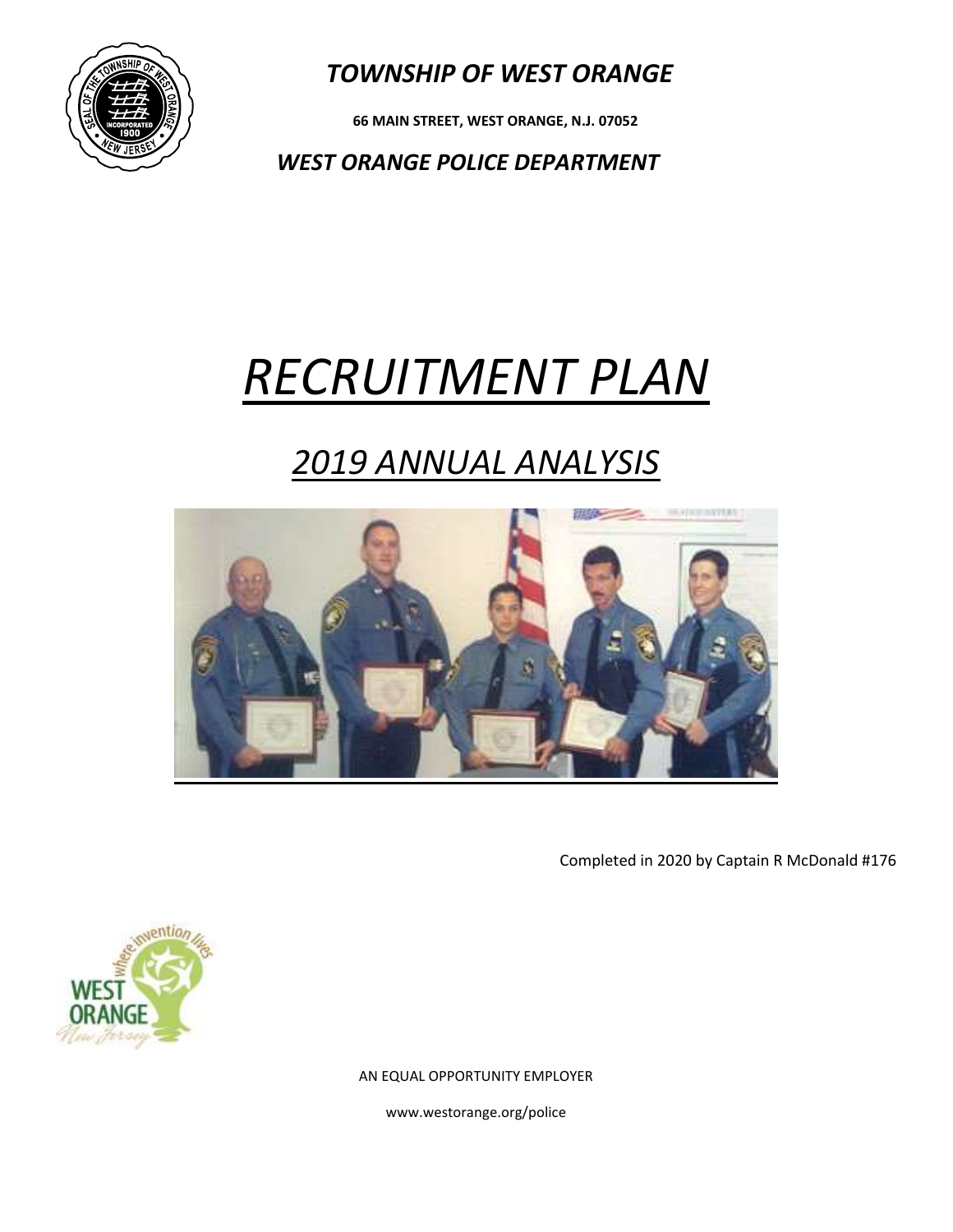**66 MAIN STREET, WEST ORANGE, N.J. 07052**

### **Introduction**

*The West Orange Police Department is a Department of Personnel jurisdiction and hiring procedures are set forth by DOP rules, statutory regulations, and case law. This means that hiring practices must abide by the DOP procedures which include utilization of a statewide entrance examination. Due to this fact, recruitment efforts are often hampered. Potential employees need to score high on the DOP written examination before the West Orange Police Department may even be given the eligible employee's names. This is a statewide approach to keep the testing and hiring processes as fair and non-discriminatory as possible.*

*Although recruitment is a departmental mindset that must be continually evolving and must be focused on long term results as well as immediate, the mindset of the Department is always of recruiting, selecting and training the next generation of officers.*

*The Department did not hire any new officers in 2019; however, in 2018 the Department hired 2 new officers. The two officers were males (one African American and one Hispanic Caucasian). As it stands, the WOPD is currently staffed with 12.6% of total officers representing minority races and 16.0% of total officers representing Hispanic ethnicity. These numbers indicate that over 30% of the total number of sworn officers represent a minority race, Hispanic ethnicity or female gender.* 

*In comparison with 10 years ago, the percentage of African American officers has increased by almost 50% from 6.8% to 10.2% and the percentage of Hispanic officers has almost tripled with a jump from 6.8% to 16.0%.* 

#### **OBJECTIVES:**

Maintain liaison with local minority community leaders, encouraging them to refer information about qualified minority applicants. This is an ongoing process.



AN EQUAL OPPORTUNITY EMPLOYER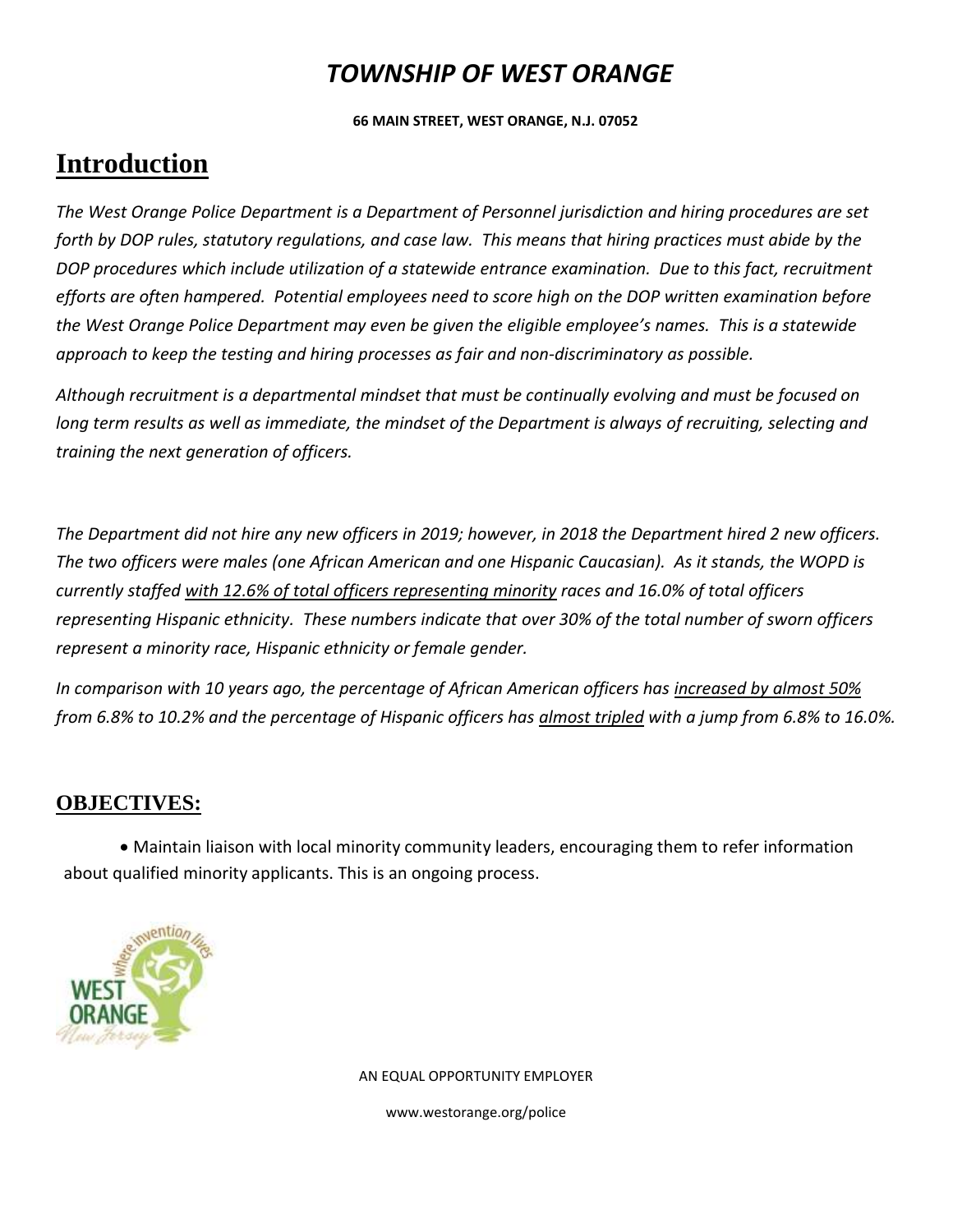#### **66 MAIN STREET, WEST ORANGE, N.J. 07052**

Advise all potential applicants that the department is an Equal Opportunity Employer and does not discriminate on the basis of race, national origin or ancestry, color, sex, sexual orientation, marital status, religion, age, handicap, political affiliation or other non-job related personal criteria. This is an ongoing process.

Utilize the skills of our minority and women officers by having them represent the department at school presentations and community functions. These officers will also be more visual in our bicycle patrols and community policing efforts.

Contact church congregations, to encourage them to assist with recruitment efforts and locate potential candidates. This is an ongoing practice.

Conduct recruitment activities outside the agency's jurisdiction through the use of public service announcements on West Orange TV Channel 36 and the Township web page. This is based on the announcement of any upcoming Civil Service entrance examinations.

- Utilize the Junior Police Academy and the Police Explorer Program to create and forge lasting relationships with potential future employees.
- Utilize the college internship program, specifically by allowing college-aged township residents who wish to pursue a future in law enforcement to intern with the Department. This will expose an eligible resident to be introduced to the Department.

#### **SUCCESSES:**

#### *Community Services Unit*

*The WOPD Community Services Unit has continued to keep an open dialogue and relationship going with local community and church leaders. CSU officers often attend local festivals and events to meet young people and create relationships with the future officers of this Department. CSU is a great tool for creating relationships* 



AN EQUAL OPPORTUNITY EMPLOYER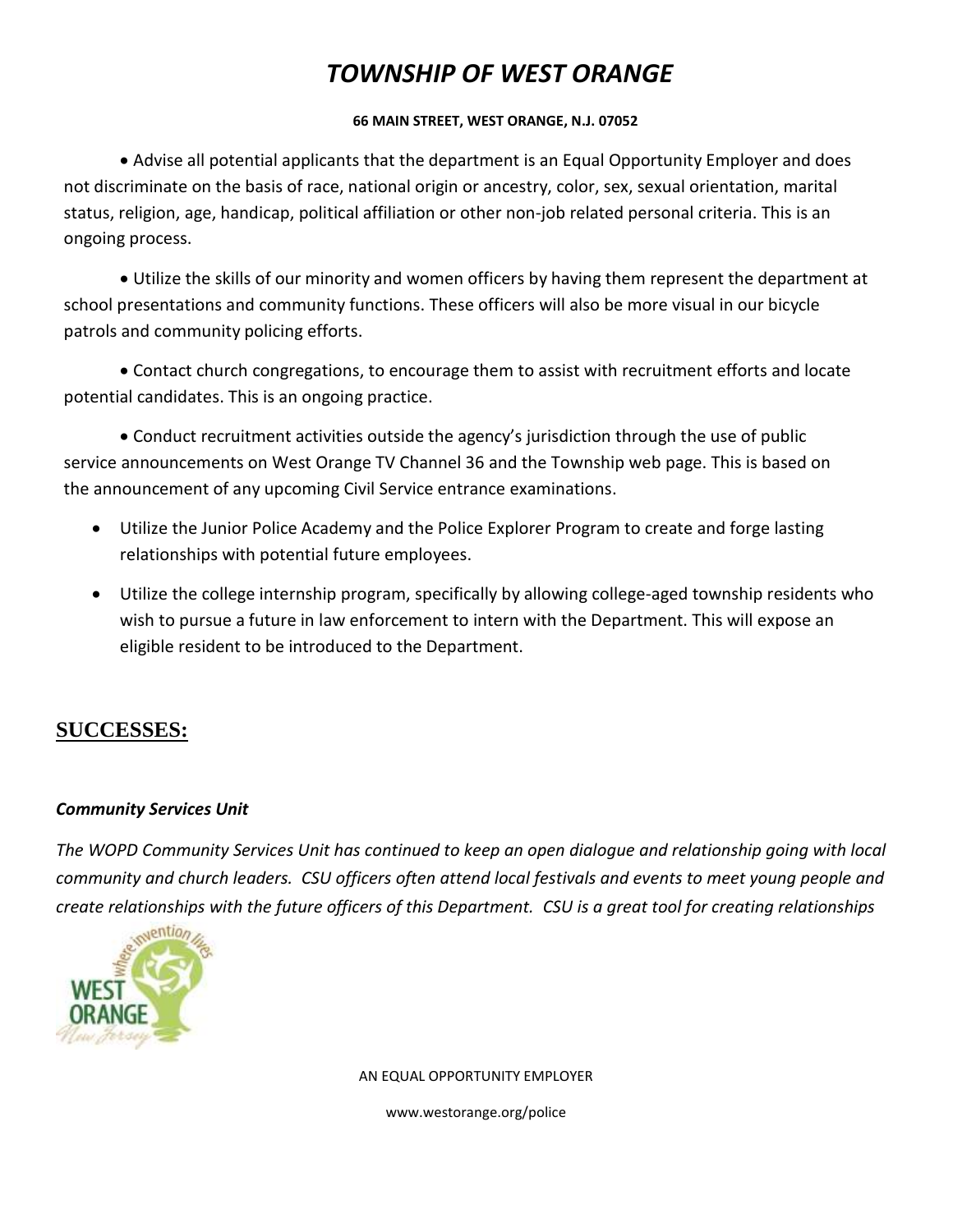#### **66 MAIN STREET, WEST ORANGE, N.J. 07052**

*with the youth of our town so that they feel more comfortable approaching officers with questions about careers in law enforcement.*

*P/O's Herbert Granados and Jason Padilla are both of Hispanic descent and are part of our CSU bicycle squad. They represent the department at various community functions as well as the Essex County Police and Public Safety Expo every year (May 2019).*

*CSU were also involved with Township Government Day, which entails giving tours of the Police Building to students. This occurred during March 2019.*

*They were also present at the following Career Days at schools within West Orange:*

*Saint Cloud School Pleasantdale School Gregory School Liberty School Mt Pleasant School*

#### *School Resource Officer*

*The WOPD has a full time officer assigned to West Orange High School. Officer Ed Diaz is of Hispanic heritage and it cannot be overlooked that Officer Diaz is a walking billboard to any high school student who expresses an interest in law enforcement. He has many responsibilities such as instructing DARE and Gang Resistance classes. Officer Diaz is assigned to WOHS full time and is always available for students to ask questions.*



AN EQUAL OPPORTUNITY EMPLOYER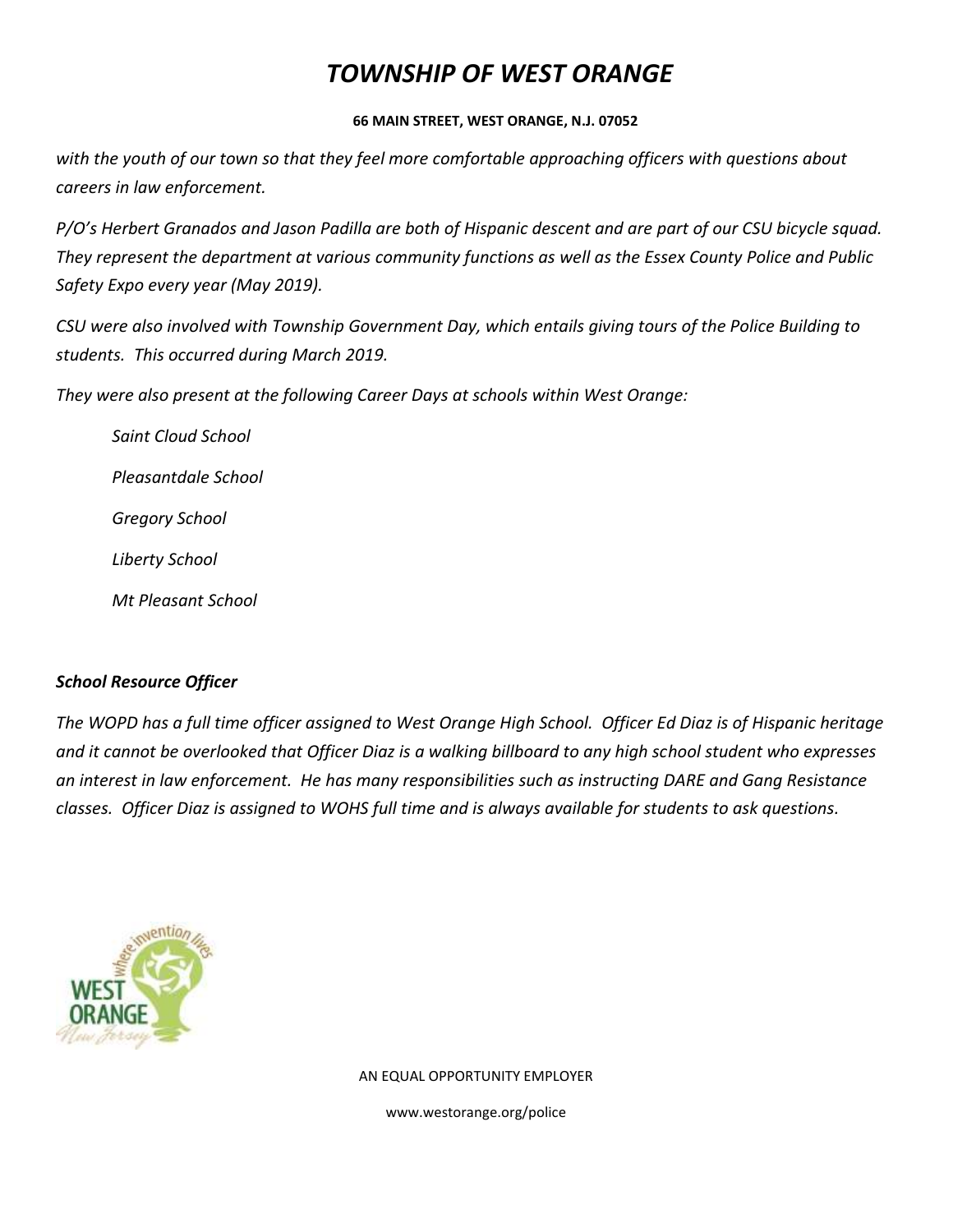#### **66 MAIN STREET, WEST ORANGE, N.J. 07052**

#### *Junior Police Academy*

*Every summer, the WOPD Juvenile Aid Bureau conducts a Junior Police Academy for children between the ages of 11 and 14. The JPA was established in 2000 as a joint venture between the WOPD, the Township of West Orange and the West Orange Board of Education in a proactive effort to curtail juvenile delinquency, to promote better relations between police officers and youths, and to promote good communication skills. The JPA seeks to foster an understanding for the law and respect among individuals at a critical age of development. The week-long event involves demonstrations from such law enforcement groups as the NJ State police Aviation Unit, NJSP TEAMS Unit, Essex County Bomb Squad and K9 Unit and US Air Marshals.*

*The Junior Police Academy is available to all WO youths with good scholastic and disciplinary records. It is advertised on the Township website, on the Patch.com and put into the WO Chronicle and WO Outlook magazine.*

*The JPA is an excellent opportunity for the WOPD to create relationships and expose law enforcement to minority youths and females. During the 2019 JPA, there were 77 total junior cadets. There were 37 females. There were 21 cadets of Hispanic descent and 31 were African-American.*

*The Junior Police Academy appears to be a success in reaching out to the females and minority youth of the Township in a program designed to create an awareness of law enforcement and relationships with future possible candidates.* 

#### *Internship Program*

*The Department works with local high schools and colleges to provide internships to local youths who have an interest in law enforcement. The interns gain credits and provide service to the Department in various functions while the student learns about the department from the inside.* 



AN EQUAL OPPORTUNITY EMPLOYER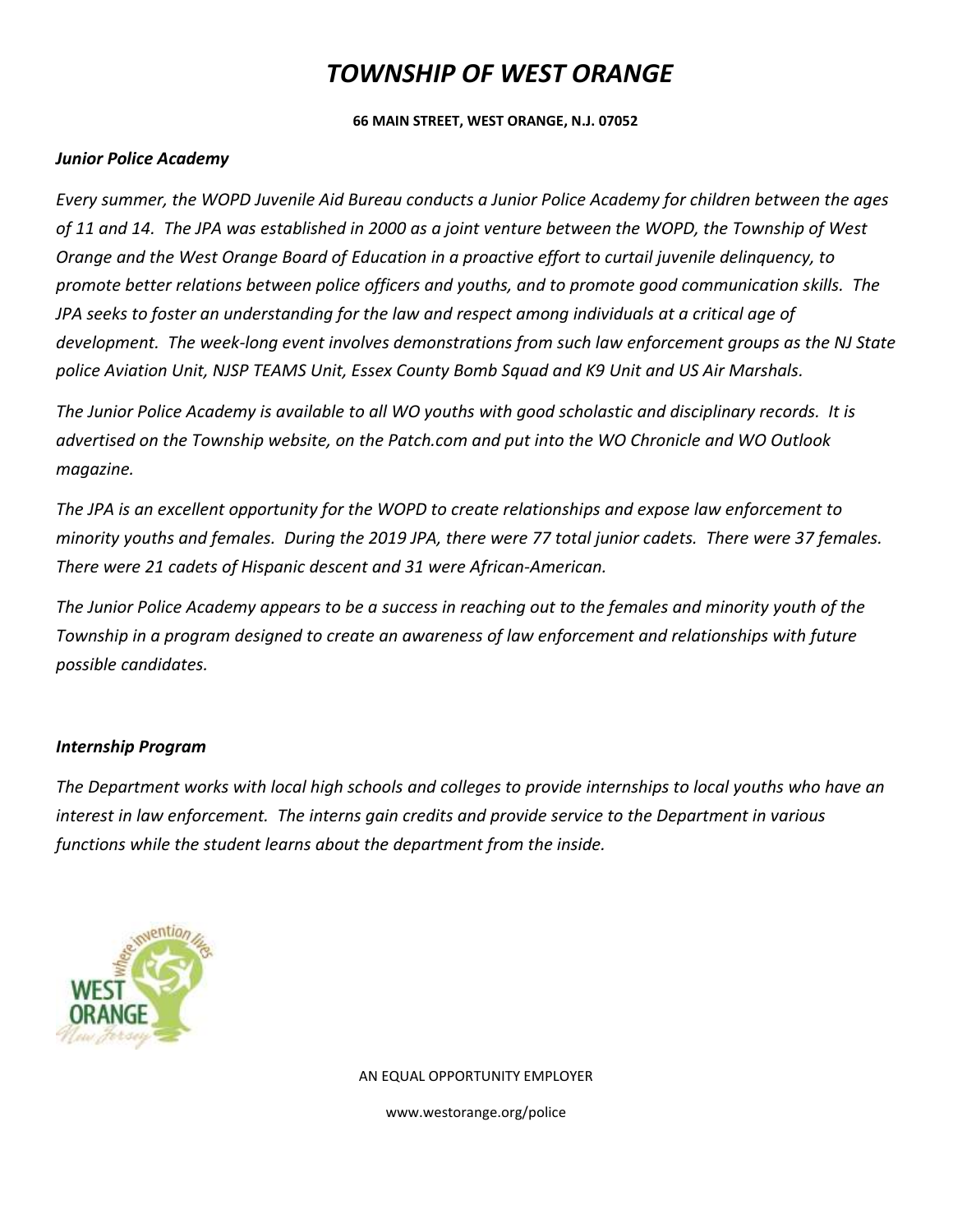#### **66 MAIN STREET, WEST ORANGE, N.J. 07052**

*During the 2019-2020 school year, the department had a two African American females and one Hispanic female intern from William Paterson University, a white male intern from Seton Hall University and a black male intern from West Orange High School.*

#### *Equal Opportunity Employment*

*The Department does a good job of utilizing proper hiring practices and is actively attempting to achieve an accurate representation of the service population. Although there have been some new hires during the past year, there were also a good number of retirements which changed the percentage of officers who represent minority groups. As you can see from the tables listed below, the percentage of Caucasian officers from 2009 until 2020 decreased from 92.2% to 87.5%. Also, the percentage of Hispanic officers increased from 6.8% to 16.0% of the department. The percentage of African-American officers increased from 6.8% to 10.2% in the four years.* 

*There are only 3 female officers currently in the department, which equals 3.4% of all sworn officers. This is below the state percentage of 9.5% but has remained consistent at 3.4% since 2009.*

*The present departmental goal, as listed in the Recruitment Plan conceived in 2011, is to increase the percentage of sworn minority officers by 1.25% each year. Although there was only a slight increase in female officer percentage, the rise in percentage for Hispanic officers is encouraging the percentage almost tripled in just 10 years.*



AN EQUAL OPPORTUNITY EMPLOYER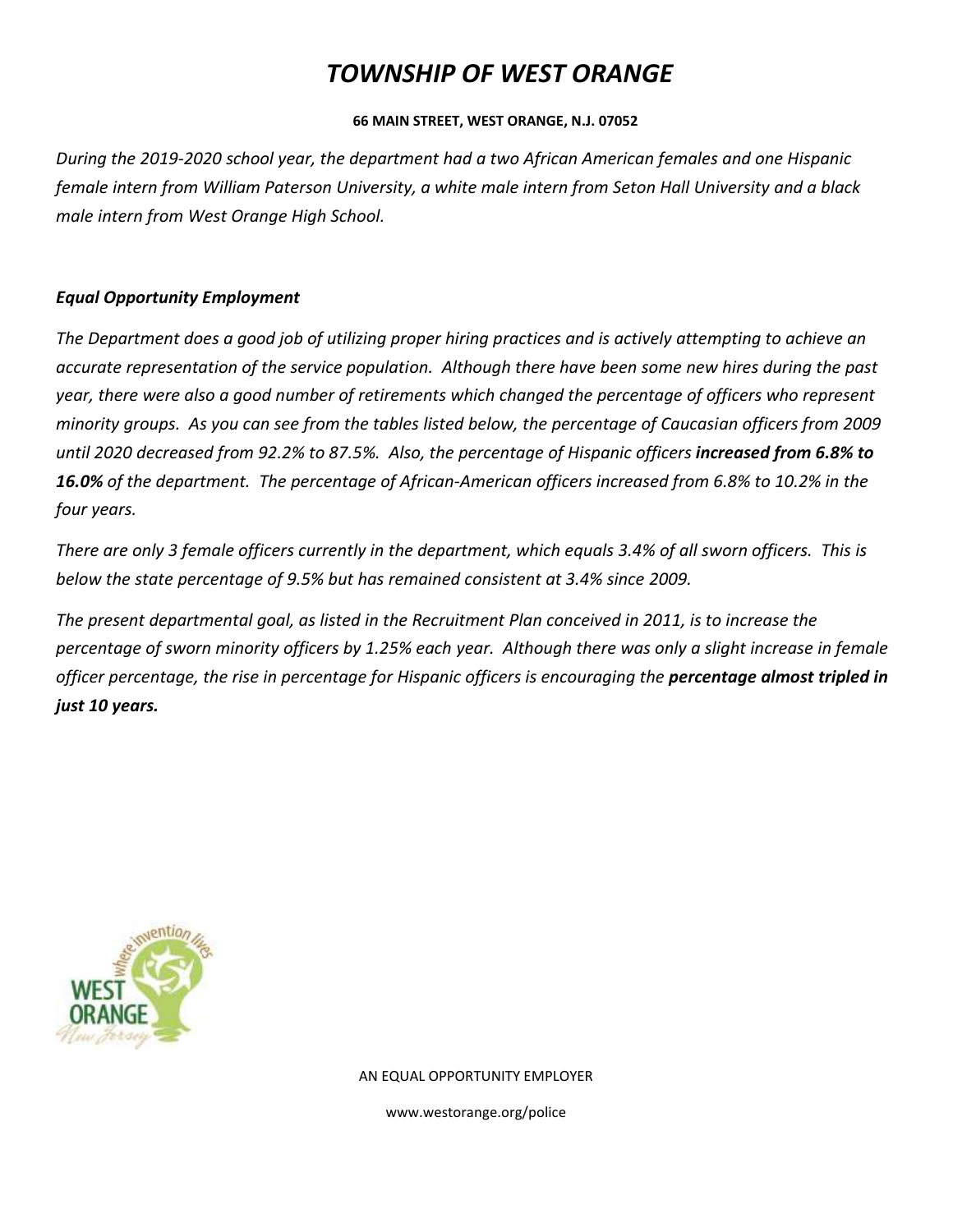**66 MAIN STREET, WEST ORANGE, N.J. 07052**

### *DEMOGRAPHICS 2009*

|                   | <b>Service</b> |        | <b>Available</b> |       | Sworn           |                          | Sworn          |                          |
|-------------------|----------------|--------|------------------|-------|-----------------|--------------------------|----------------|--------------------------|
|                   | Population     |        | Workforce        |       | <b>Officers</b> |                          | Female         |                          |
| <b>RACE</b>       | $\#$           | %      | #                | %     | $\sharp$        | %                        | #              | %                        |
| Caucasian         | 26,406         | 57.15% | 1,117,052        | 74.7% | 107             | 92.2%                    | $\overline{4}$ | 3.4%                     |
| African-American  | 12,284         | 26.58% | 196,238          | 13.6% | 8               | 6.8%                     | $\mathbf 0$    | $\overline{\phantom{a}}$ |
| Native American   | 174            | 0.38%  | 30,190           | 1.9%  | $\mathbf 0$     | $\overline{\phantom{a}}$ | $\mathbf 0$    | $\overline{\phantom{a}}$ |
| Asian             | 3,680          | 7.96%  | 54,343           | 3.6%  | $\mathbf{1}$    | .08%                     | $\mathbf 0$    |                          |
| Pacific Islander  | 2,227          | 4.82%  | 19,623           | 1.3%  | $\mathbf 0$     | $\overline{\phantom{a}}$ | 0              | $\overline{\phantom{a}}$ |
| Other/Multiracial | 3,653          | 7.91%  | 75,476           | 4.9%  | $\mathbf 0$     | $\overline{\phantom{0}}$ | $\mathbf 0$    | $\overline{\phantom{a}}$ |
| Total             | 46,207         | 100%   | 1,509,530        | 100%  | 116             | 116                      | $\mathbf 0$    | 3.4%                     |
| <b>ETHNICITY</b>  |                |        |                  |       |                 |                          |                |                          |
| Hispanic          | 7,487          | 16.20  | 271,715          | 18.%  | 8               | 6.8%                     | $\mathbf{1}$   | .08%                     |

*Females in Available Workforce (NJ) 47.0%*

*Female Sworn Officers in NJ 9.5%*



AN EQUAL OPPORTUNITY EMPLOYER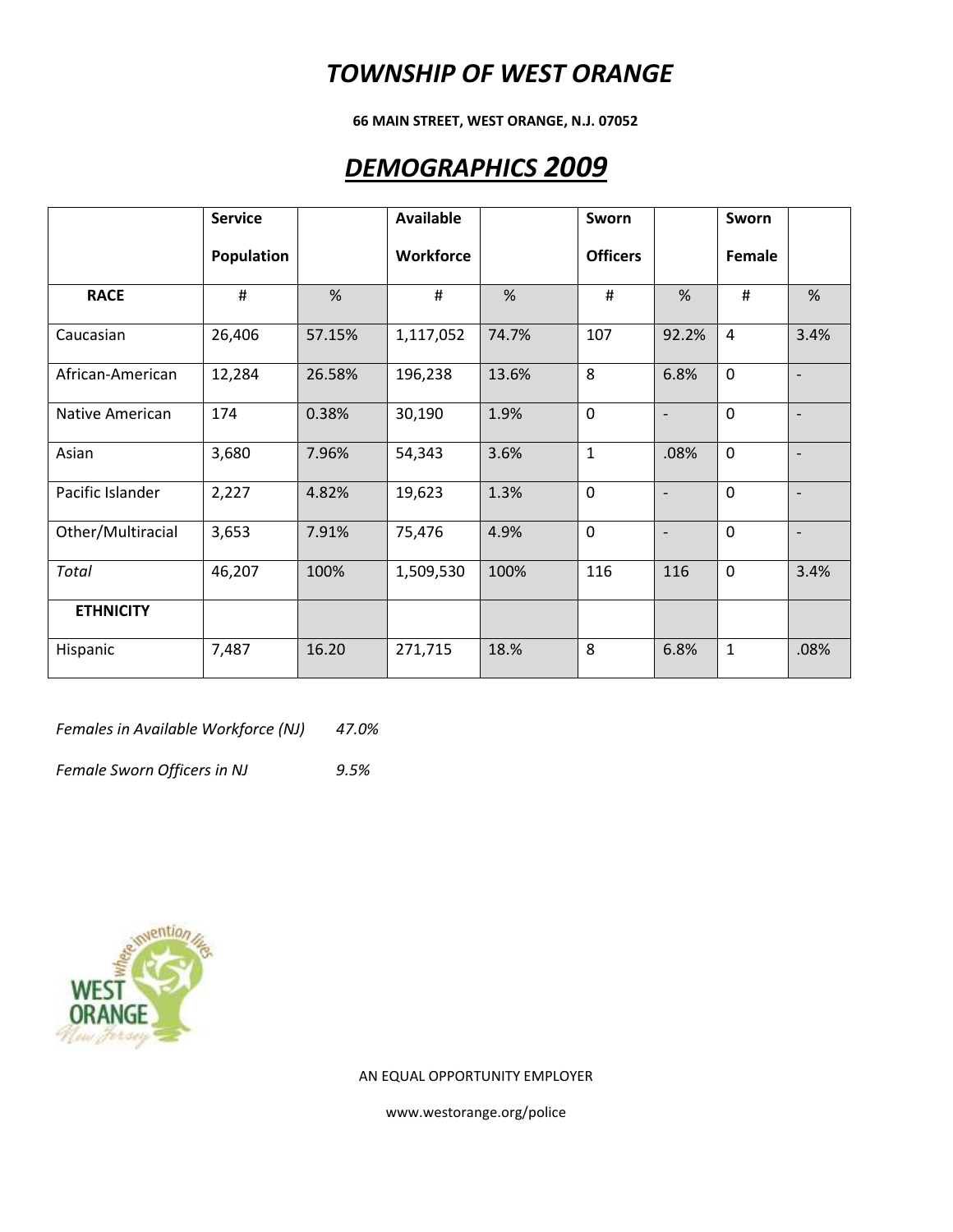**66 MAIN STREET, WEST ORANGE, N.J. 07052**

### *DEMOGRAPHICS 2020*

|                   | <b>Service</b> |        | <b>Available</b> |       | Sworn           |       | Sworn          |      |
|-------------------|----------------|--------|------------------|-------|-----------------|-------|----------------|------|
|                   | Population*    |        | Workforce*       |       | <b>Officers</b> |       | Female         |      |
| <b>RACE</b>       | #              | %      | #                | %     | #               | %     | #              | %    |
| Caucasian         | 26,406         | 57.15% | 1,117,052        | 74.7% | 77              | 87.5% | $\overline{2}$ | 2.3% |
| African-American  | 12,284         | 26.58% | 196,238          | 13.6% | 9               | 10.2% | $\mathbf{1}$   | 1.1% |
| Native American   | 174            | 0.38%  | 30,190           | 1.9%  | $\mathbf{0}$    | 0.0%  | $\mathbf 0$    | 0.0% |
| Asian             | 3,680          | 7.96%  | 54,343           | 3.6%  | $\mathbf{1}$    | 1.1%  | $\mathbf 0$    | 0.0% |
| Pacific Islander  | 2,227          | 4.82%  | 19,623           | 1.3%  | $\mathbf{1}$    | 1.1%  | $\mathbf 0$    | 0.0% |
| Other/Multiracial | 3,653          | 7.91%  | 75,476           | 4.9%  | 0               | 0.0%  |                | 0.0% |
| Total             | 46,207         | 100%   | 1,509,530        | 100%  | 88              | 100%  | 3              | 3.4% |
| <b>ETHNICITY</b>  |                |        |                  |       |                 |       |                |      |
| Hispanic          | 7,487          | 16.20  | 271,715          | 18.%  | 14              | 16.%  | $\mathbf{1}$   | 1.1% |

#### *\*Data Sources*

*The Township of West Orange is a Department of Personnel jurisdiction and draws upon the entire state of New Jersey as an available workforce. Due to statutory requirements, only personnel between the ages of 18-35 are eligible for entry level employment. The data under the available workforce reflects the 2006 Projections of Civilian Labor Force Estimates published by the New Jersey Department of Labor.*

*The data under the service population of West Orange reflects the 2010 Demographic Profile Data published by the U.S. Census Bureau.*

*All WOPD officer data is accurate as of June 2, 2020.*



AN EQUAL OPPORTUNITY EMPLOYER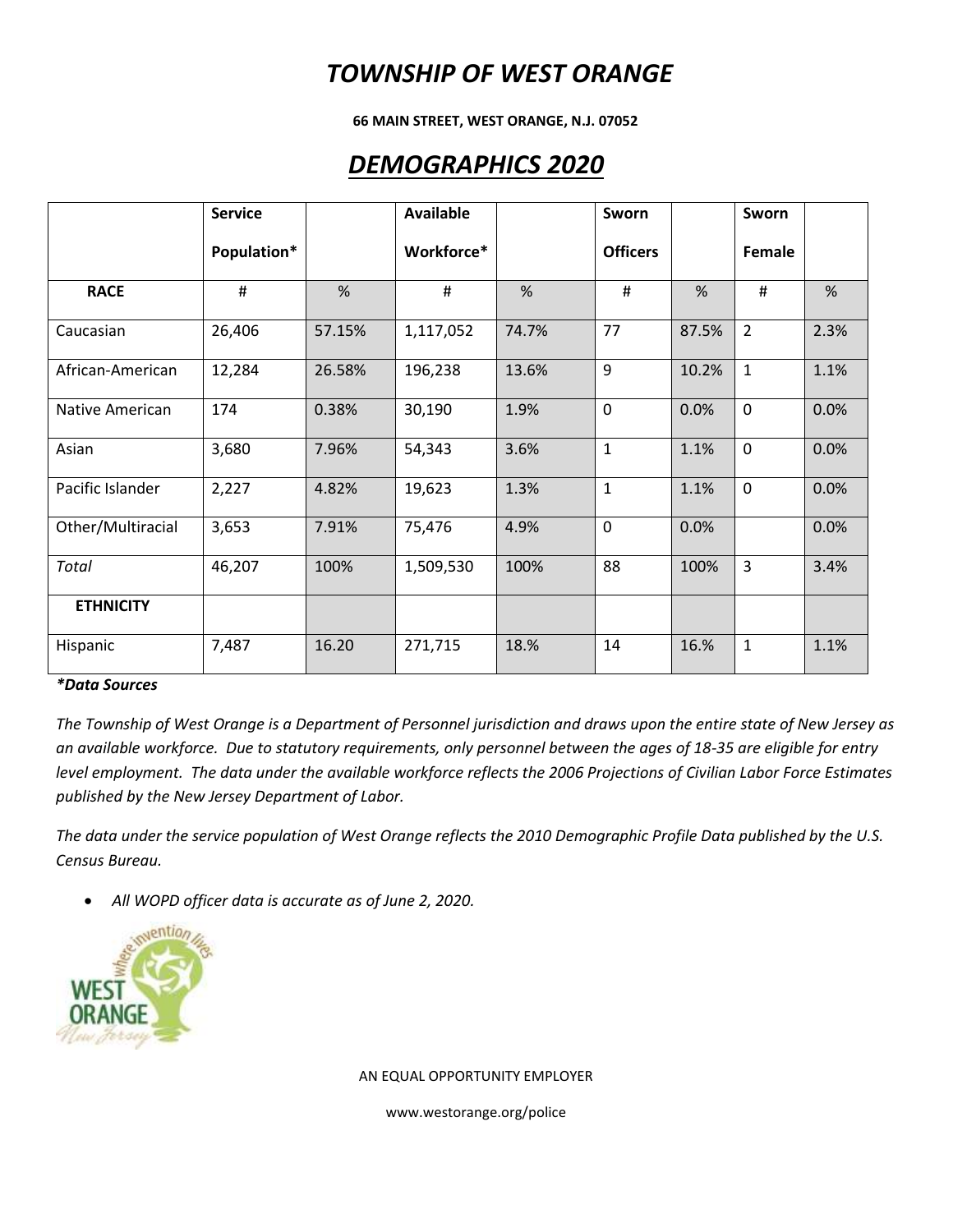**66 MAIN STREET, WEST ORANGE, N.J. 07052**

### **Revisions/ Future Objectives**

*The WOPD is a Department of Personnel jurisdiction and hiring procedures are set forth by DOP rules, statutory regulations, and case law. However, despite those facts, the Department has continued some of the recruitment practices which have successfully made the WOPD a vital organization. The percentage of African American/Black and Hispanic officers within the department has dramatically risen the past nine years. Through such ventures as the Junior Police Academy, our Community Services Unit, and our internship program, the WOPD will continue to strive forward. We have also increased female officers by 25% as well. I believe that these numbers are a result of our positive public image within the community.*

*One major issue that continues, despite attempts to avoid it, is the lack of total female representation within the Department. The WOPD currently has three sworn female members. Although female recruitment is a major issue across the nation and departments of any size, the current representation of 3.4% is too low. The most recent data across the state of New Jersey showed that females make up to 9.5% of law enforcement statewide.* 

*While I believe that the department should strive for as many deserving female officers, it is historically apparent that law enforcement attracts more males than females. However, I believe that a major objective moving forward should be to strive for our female numbers to at least match those numbers across the State of New Jersey.*

*Objectives to accomplish this goal should include reaching out to more community groups and emphasizing that the Department is searching for female recruits and the career opportunities that await them. I believe that the Department should also consider a media outreach program specifically designed to target potential female employees. The department shall also consider promoting our auxiliary program more as an* 



AN EQUAL OPPORTUNITY EMPLOYER www.westorange.org/police